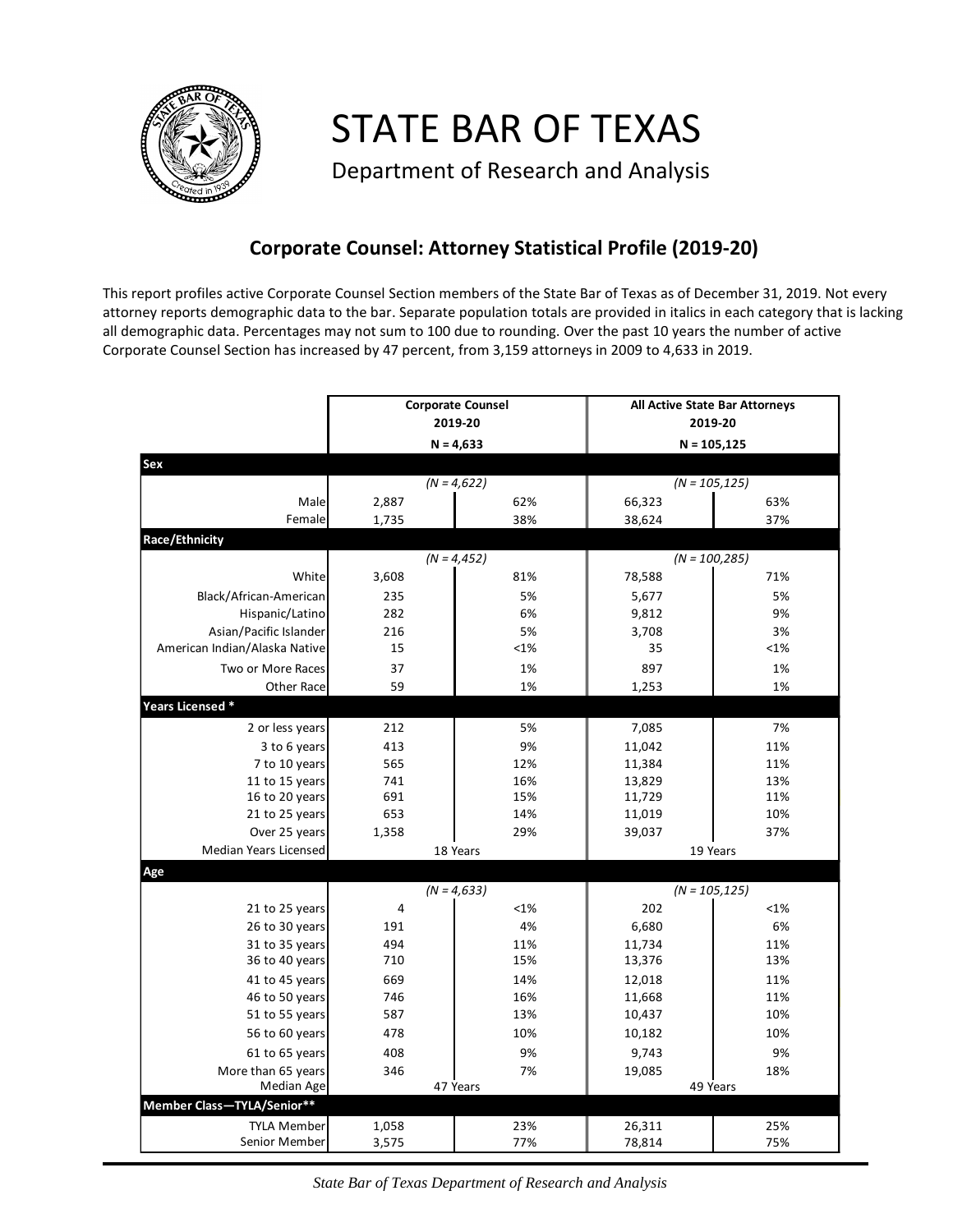| <b>Law School Attended</b><br><b>Baylor University</b><br>4%<br>5,909<br>198<br>St. Mary's<br>179<br>4%<br>7,458<br>SMU Dedman/Southern Methodist<br>505<br>11%<br>8,428<br>South Texas<br>478<br>10%<br>11,336<br>43<br><b>Texas Southern</b><br>1%<br>3,493<br><b>Texas Tech</b><br>216<br>5%<br>6,740<br>Texas A&M/Formerly Texas Wesleyan<br>126<br>3%<br>3,738<br>University of Houston<br>571<br>12%<br>10,186<br>780<br>University of Texas<br>17%<br>15,988<br>UNT Dallas/North Texas School of Law<br>5<br><1%<br>405<br>Out-of-State/Other Law School<br>1,532<br>33%<br>31,444<br><b>Primary Occupation</b><br>$(N = 3,997)$<br>$(N = 83,102)$<br><b>Private Practitioners</b><br>18,480<br>Solo Practitioners<br>241<br>6%<br>190<br>5%<br>2 to 5 attorneys<br>12,434<br>6 to 10 attorneys<br>73<br>2%<br>4,168<br>96<br>11 to 24 attorneys<br>2%<br>4,369 | 6%<br>7%<br>8%<br>11%<br>3%<br>6%<br>4%<br>10%<br>15%<br><1%<br>30% |  |  |
|------------------------------------------------------------------------------------------------------------------------------------------------------------------------------------------------------------------------------------------------------------------------------------------------------------------------------------------------------------------------------------------------------------------------------------------------------------------------------------------------------------------------------------------------------------------------------------------------------------------------------------------------------------------------------------------------------------------------------------------------------------------------------------------------------------------------------------------------------------------------|---------------------------------------------------------------------|--|--|
|                                                                                                                                                                                                                                                                                                                                                                                                                                                                                                                                                                                                                                                                                                                                                                                                                                                                        |                                                                     |  |  |
|                                                                                                                                                                                                                                                                                                                                                                                                                                                                                                                                                                                                                                                                                                                                                                                                                                                                        |                                                                     |  |  |
|                                                                                                                                                                                                                                                                                                                                                                                                                                                                                                                                                                                                                                                                                                                                                                                                                                                                        |                                                                     |  |  |
|                                                                                                                                                                                                                                                                                                                                                                                                                                                                                                                                                                                                                                                                                                                                                                                                                                                                        |                                                                     |  |  |
|                                                                                                                                                                                                                                                                                                                                                                                                                                                                                                                                                                                                                                                                                                                                                                                                                                                                        |                                                                     |  |  |
|                                                                                                                                                                                                                                                                                                                                                                                                                                                                                                                                                                                                                                                                                                                                                                                                                                                                        |                                                                     |  |  |
|                                                                                                                                                                                                                                                                                                                                                                                                                                                                                                                                                                                                                                                                                                                                                                                                                                                                        |                                                                     |  |  |
|                                                                                                                                                                                                                                                                                                                                                                                                                                                                                                                                                                                                                                                                                                                                                                                                                                                                        |                                                                     |  |  |
|                                                                                                                                                                                                                                                                                                                                                                                                                                                                                                                                                                                                                                                                                                                                                                                                                                                                        |                                                                     |  |  |
|                                                                                                                                                                                                                                                                                                                                                                                                                                                                                                                                                                                                                                                                                                                                                                                                                                                                        |                                                                     |  |  |
|                                                                                                                                                                                                                                                                                                                                                                                                                                                                                                                                                                                                                                                                                                                                                                                                                                                                        |                                                                     |  |  |
|                                                                                                                                                                                                                                                                                                                                                                                                                                                                                                                                                                                                                                                                                                                                                                                                                                                                        |                                                                     |  |  |
|                                                                                                                                                                                                                                                                                                                                                                                                                                                                                                                                                                                                                                                                                                                                                                                                                                                                        |                                                                     |  |  |
|                                                                                                                                                                                                                                                                                                                                                                                                                                                                                                                                                                                                                                                                                                                                                                                                                                                                        |                                                                     |  |  |
|                                                                                                                                                                                                                                                                                                                                                                                                                                                                                                                                                                                                                                                                                                                                                                                                                                                                        |                                                                     |  |  |
|                                                                                                                                                                                                                                                                                                                                                                                                                                                                                                                                                                                                                                                                                                                                                                                                                                                                        | 22%                                                                 |  |  |
|                                                                                                                                                                                                                                                                                                                                                                                                                                                                                                                                                                                                                                                                                                                                                                                                                                                                        | 15%                                                                 |  |  |
|                                                                                                                                                                                                                                                                                                                                                                                                                                                                                                                                                                                                                                                                                                                                                                                                                                                                        | 5%                                                                  |  |  |
|                                                                                                                                                                                                                                                                                                                                                                                                                                                                                                                                                                                                                                                                                                                                                                                                                                                                        | 5%                                                                  |  |  |
| 25 to 40 attorneys<br>58<br>1%<br>2,218                                                                                                                                                                                                                                                                                                                                                                                                                                                                                                                                                                                                                                                                                                                                                                                                                                | 3%                                                                  |  |  |
| 41 to 60 attorneys<br>27<br>1%<br>1,279                                                                                                                                                                                                                                                                                                                                                                                                                                                                                                                                                                                                                                                                                                                                                                                                                                | 2%                                                                  |  |  |
| More than 60 attorneys<br>505<br>13%<br>9,382                                                                                                                                                                                                                                                                                                                                                                                                                                                                                                                                                                                                                                                                                                                                                                                                                          | 11%                                                                 |  |  |
| Subtotal<br>1,190<br>30%<br>52,330                                                                                                                                                                                                                                                                                                                                                                                                                                                                                                                                                                                                                                                                                                                                                                                                                                     | 63%                                                                 |  |  |
| 53<br>1%<br>Government Attorney<br>8,349                                                                                                                                                                                                                                                                                                                                                                                                                                                                                                                                                                                                                                                                                                                                                                                                                               | 10%                                                                 |  |  |
| <1%<br>Full-Time Judge<br>3<br>1,664                                                                                                                                                                                                                                                                                                                                                                                                                                                                                                                                                                                                                                                                                                                                                                                                                                   | 2%                                                                  |  |  |
| 8<br>Law Faculty<br><1%<br>585                                                                                                                                                                                                                                                                                                                                                                                                                                                                                                                                                                                                                                                                                                                                                                                                                                         | 1%                                                                  |  |  |
| Corporate/In-House Counsel<br>2,544<br>64%<br>9,774                                                                                                                                                                                                                                                                                                                                                                                                                                                                                                                                                                                                                                                                                                                                                                                                                    | 12%                                                                 |  |  |
| Other Law Related<br>88<br>2%<br>2,973                                                                                                                                                                                                                                                                                                                                                                                                                                                                                                                                                                                                                                                                                                                                                                                                                                 | 4%                                                                  |  |  |
| 71<br>2%<br>Other Non-Law Related<br>2,525                                                                                                                                                                                                                                                                                                                                                                                                                                                                                                                                                                                                                                                                                                                                                                                                                             | 3%                                                                  |  |  |
| 3<br><1%<br>Public Interest Lawyer<br>1,068                                                                                                                                                                                                                                                                                                                                                                                                                                                                                                                                                                                                                                                                                                                                                                                                                            | 1%                                                                  |  |  |
| 19<br>Retired-Not Working<br><1%<br>3,028                                                                                                                                                                                                                                                                                                                                                                                                                                                                                                                                                                                                                                                                                                                                                                                                                              | 4%                                                                  |  |  |
| Unemployed-Looking<br>9<br><1%<br>290                                                                                                                                                                                                                                                                                                                                                                                                                                                                                                                                                                                                                                                                                                                                                                                                                                  | <1%                                                                 |  |  |
| 9<br>Unemployed-Not Looking<br><1%<br>516                                                                                                                                                                                                                                                                                                                                                                                                                                                                                                                                                                                                                                                                                                                                                                                                                              | 1%                                                                  |  |  |
| <b>Members of State Bar Sections</b>                                                                                                                                                                                                                                                                                                                                                                                                                                                                                                                                                                                                                                                                                                                                                                                                                                   |                                                                     |  |  |
| <b>Section Members</b><br>4,633<br>100%<br>44,428                                                                                                                                                                                                                                                                                                                                                                                                                                                                                                                                                                                                                                                                                                                                                                                                                      | 42%                                                                 |  |  |
| 0%<br>Non Section Members<br>0<br>60,697                                                                                                                                                                                                                                                                                                                                                                                                                                                                                                                                                                                                                                                                                                                                                                                                                               | 58%                                                                 |  |  |
| Members of One Section<br>1,054<br>23%<br>22,963                                                                                                                                                                                                                                                                                                                                                                                                                                                                                                                                                                                                                                                                                                                                                                                                                       | 22%                                                                 |  |  |
| Members of Two Sections<br>36%<br>12,574<br>1,656                                                                                                                                                                                                                                                                                                                                                                                                                                                                                                                                                                                                                                                                                                                                                                                                                      | 12%                                                                 |  |  |
| Members of Three Sections<br>985<br>21%<br>5,138                                                                                                                                                                                                                                                                                                                                                                                                                                                                                                                                                                                                                                                                                                                                                                                                                       | 5%                                                                  |  |  |
| Members of Four or More Sections<br>20%<br>938<br>3,753                                                                                                                                                                                                                                                                                                                                                                                                                                                                                                                                                                                                                                                                                                                                                                                                                | 4%                                                                  |  |  |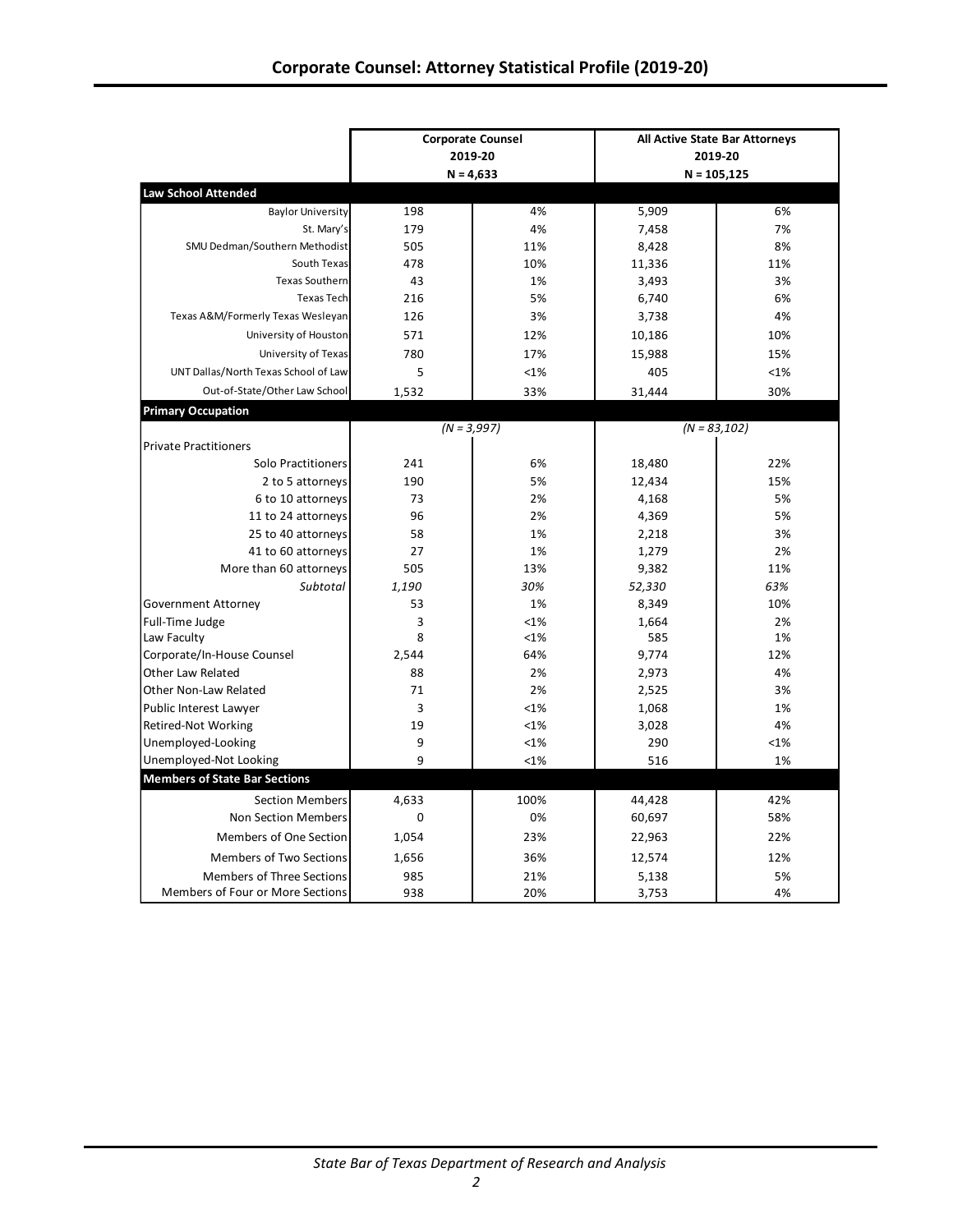| therefore the percents do not sum to 100%          |          | <b>Corporate Counsel</b><br>2019-20<br>$N = 4,633$ | 2019-20<br>$N = 105, 125$ | All Active State Bar Attorneys |
|----------------------------------------------------|----------|----------------------------------------------------|---------------------------|--------------------------------|
| <b>Section Membership</b>                          |          |                                                    |                           |                                |
| Administrative and Public Law                      | 80       | 2%                                                 | 1,149                     | 1%                             |
| African-American Lawyers                           | 111      | 2%                                                 | 803                       | 1%                             |
| Alternative Dispute Resolution                     | 69       | 1%                                                 | 1,127                     | 1%                             |
| Animal Law                                         | 29       | 1%                                                 | 336                       | <1%                            |
| Antitrust and Business Litigation                  | 151      | 3%                                                 | 862                       | 1%                             |
| Appellate                                          | 47       | 1%                                                 | 2,067                     | 2%                             |
| Asian-Pacific Interest                             | 65       | 1%                                                 | 343                       | <1%                            |
| <b>Aviation Law</b>                                | 51       | 1%                                                 | 291                       | <1%                            |
| <b>Bankruptcy Law</b>                              | 69       | 1%                                                 | 1,449                     | 1%                             |
| <b>Business Law</b>                                | 1,386    | 30%                                                | 4,403                     | 4%                             |
|                                                    |          |                                                    |                           |                                |
| Child Protection Law                               | 12       | 0%                                                 | 882                       | 1%                             |
| Civil Liberties & Civil Rights                     | 29       | 1%                                                 | 365                       | <1%                            |
| Collaborative Law                                  | 12       | <1%                                                | 246                       | <1%                            |
| <b>Computer and Technology</b>                     | 338      | 7%                                                 | 1,994                     | 2%                             |
| <b>Construction Law</b>                            | 320      | 7%                                                 | 2,414                     | 2%                             |
| <b>Consumer and Commercial Law</b>                 | 196      | 4%                                                 | 1,202                     | 1%                             |
| Corporate Counsel                                  | 4633     | 100%                                               | 4,633                     | 4%                             |
| Criminal Justice                                   | 39       | 1%                                                 | 3,080                     | 3%                             |
| <b>Entertainment and Sports Law</b>                | 89       | 2%                                                 | 585                       | 1%                             |
| <b>Environmental and Natural Resources</b>         | 154      | 3%                                                 | 1,242                     | 1%                             |
| Family Law                                         | 50       | 1%                                                 | 5,901                     | 6%                             |
| General Practice, Solo, and Small Firm             | 156      | 3%                                                 | 1,982                     | 2%                             |
| Government Lawyers                                 | 85       | 2%                                                 | 1,010                     | 1%                             |
| Health Law                                         | 277      | 6%                                                 | 1,707                     | 2%                             |
| Hispanic Issues<br>Immigration and Nationality Law | 47<br>41 | 1%                                                 | 549                       | 1%                             |
| Insurance Law                                      | 180      | 1%<br>4%                                           | 1,327<br>2,148            | 1%<br>2%                       |
| Intellectual Property Law                          | 308      | 7%                                                 | 2,406                     | 2%                             |
| International Law                                  | 243      | 5%                                                 | 856                       | 1%                             |
| James C. Watson Inn                                | 13       | $<1\%$                                             | 109                       | $<1\%$                         |
| Judicial                                           | 9        | <1%                                                | 922                       | 1%                             |
| Justice of the Peace Courts                        | 15       | <1%                                                | 137                       | <1%                            |
| Juvenile Law                                       | 13       | <1%                                                | 822                       | 1%                             |
| Labor and Employment Law                           | 545      | 12%                                                | 3,218                     | 3%                             |
| Legislative and Campaign Law                       | 40       | 1%                                                 | 359                       | $<$ 1%                         |
| <b>LGBT Law</b>                                    | 35       | 1%                                                 | 545                       | 1%                             |
| Litigation                                         | 402      | 9%                                                 | 8,235                     | 8%                             |
| Litigation - Sustaining                            | 17       | <1%                                                | 333                       | $<$ 1%                         |
| Military and Veterans Law                          | 26       | 1%                                                 | 447                       | <1%                            |
| Municipal Judges                                   | 13       | <1%                                                | 287                       | <1%                            |
| Native American Law                                | 20       | <1%                                                | 119                       | <1%                            |
| Oil, Gas and Energy Resources Law                  | 830      | 18%                                                | 4,687                     | 4%                             |
| Poverty Law                                        | 12       | <1%                                                | 602                       | 1%                             |
| Public Utility Law                                 | 74       | 2%                                                 | 472                       | <1%                            |
| Real Estate, Probate & Trust Law                   | 717      | 15%                                                | 9,051                     | 9%                             |
| School Law                                         | 47       | 1%                                                 | 792                       | 1%                             |
| Tax                                                | 177      | 4%                                                 | 2,197                     | 2%                             |
| Women and the Law                                  | 213      | 5%                                                 | 1,268                     | 1%                             |
| <b>Workers' Compensation</b>                       | 37       | 1%                                                 | 334                       | <1%                            |